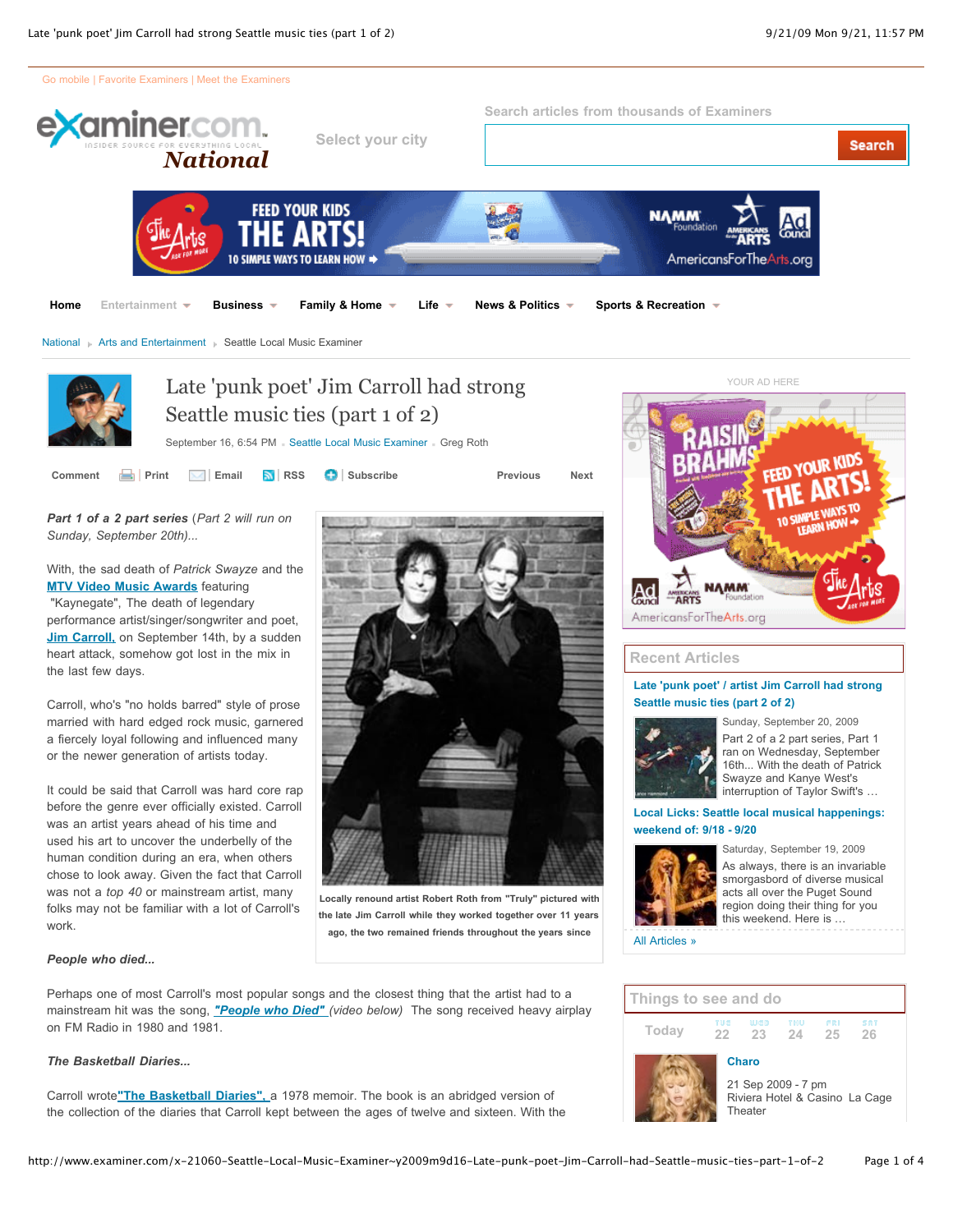#### Late 'punk poet' Jim Carroll had strong Seattle music ties (part 1 of 2) 8/21/09 Mon 9/21, 11:57 PM

backdrop set in "The Big Apple", the diaries detailed his daily experiences and chronicled the artist's basketball career, as well as profoundly capturing the story of his addiction to heroin, which began at the young age of 13. The book was made into a film, with *Leonardo DiCaprio* playing the part of the late artist.

## **Jim Carroll and the Seattle connection...**

What a lot of folks may not know is that Jim Carroll had strong Northwest ties with one particular local musician **Robert Roth**. Roth, currently heads the band **"Truly"** , that features drummer, **Mark Pickeral,** formally of **"Screaming Trees"** and **Hiro Yamamoto**, formally of **"Soundgarden".**

The group is in the studio working on their first LP in over 11 years. Roth released the criticial acclaimed solo LP *"Someone Somewhere..."* 4 years ago. In addition, Roth also auditioned for **"Nirvana"** back in the early 90's when they were a 4 piece band. The group decided to remain a three piece and never replaced their 2nd guitarist.

Roth and "Truly" opened for **Ray Davies** from **"The Kinks"** and the "*Sex Pistols"* in Spain last year. Also, Roth's songs have appeared in various films including the 1992 *Cameron Crowe* movie, **"Singles"** , which featured **Bridget Fonda**, **Matt Dillon** and *Eddie Vedder* from **Pearl Jam** . The soundtrack from the film included several popular Northwest artists at the time, including: *"Tad", "Mother Love Bone", "Mudhoney", "Screaming Trees", "Alice in Chains" and Chris Cornell.* 

## *Two artists meet...*

Robert Roth first met Jim Carroll in 1994, when his band *"Truly"* was in the final days of recording their Capitol Records debut, **"***Fast Stories...From Kid Coma"***.** Truly's attorney at the time, Rosemary Carroll, who was also Carroll's attorney, as well as his ex-wife, told Roth that (Jim) Carroll was looking for a songwriter to collaborate with, so he could contribute songs to the soundtrack for *"The Basketball Diaries".*

### *Carroll and Roth collaborate on movie soundtrack...*

Roth and Carroll co-wrote and recorded two songs for the soundtrack. The songs were titled, *"Falling Down Laughing"* and *"Hairshirt Fracture"* In what seems to be some sort of strange and ironic twist, the songs were not used in the film. It seems that some internal politics were at play. Apparently, Island Records wanted to stack the soundtrack with "fresh faces" to sell CDs, and they left Carroll and Roth's songs off the soundtrack of the movie. *"The movie's music supervisor (Karyn Rachtman, sister of former "Head bangers Ball" host Riki Rachtman) bragged openly that she had never read the book or listened to any of Jim's records. I always felt that these songs were perfect* for the film and really captured the vibe of the book". Roth said, in a matter of fact but non-bitter tone.

### **Internal politics play role in songs not being used on soundtrack...**

It does seem a bit perplexing that a movie would be written about a particular artist and yet, the powers that be, chose to not even use the Carroll's own songs in a film based on the artists early years that inspired his later work. Roth continued*, "She (Rachtman) did not like Carroll's voice so the two song's (Roth and Carroll wrote together) never made it into the movie or onto the Soundtrack album."* However, the two numbers did end up on Carroll's 1998 album, *"Pools of Mercury",* which is a unique collection of spoken word and music.

Since that time Carroll was somewhat of a "Truly lyrical consultant". Carroll even penned a few lines for Truly's follow up to "Kid Coma", *"Feeling You Up".* **,** released in 1997.

## *Tribute to a fallen fellow artist and friend...*

The news of Carroll's death hit Roth pretty hard. In speaking with him, it is obviously apparent that he had great admiration for Carroll and his work and very much valued their friendship. Roth wrote an emotional and moving eulogy and tribute to the late artist on **TheHuffingtonpost.com,** this past Monday, September 15th.

*"Jim was a friend of mine and we worked together on various music projects. IMHO he was the*

| More music »                                             |  |  |
|----------------------------------------------------------|--|--|
| <b>Fab Four Live</b><br>Planet Hollywood Resort & Casino |  |  |
| <b>Rodrigo Y Gabriela</b><br>Moore Theatre               |  |  |
| See all Events »                                         |  |  |

YOUR AD HERE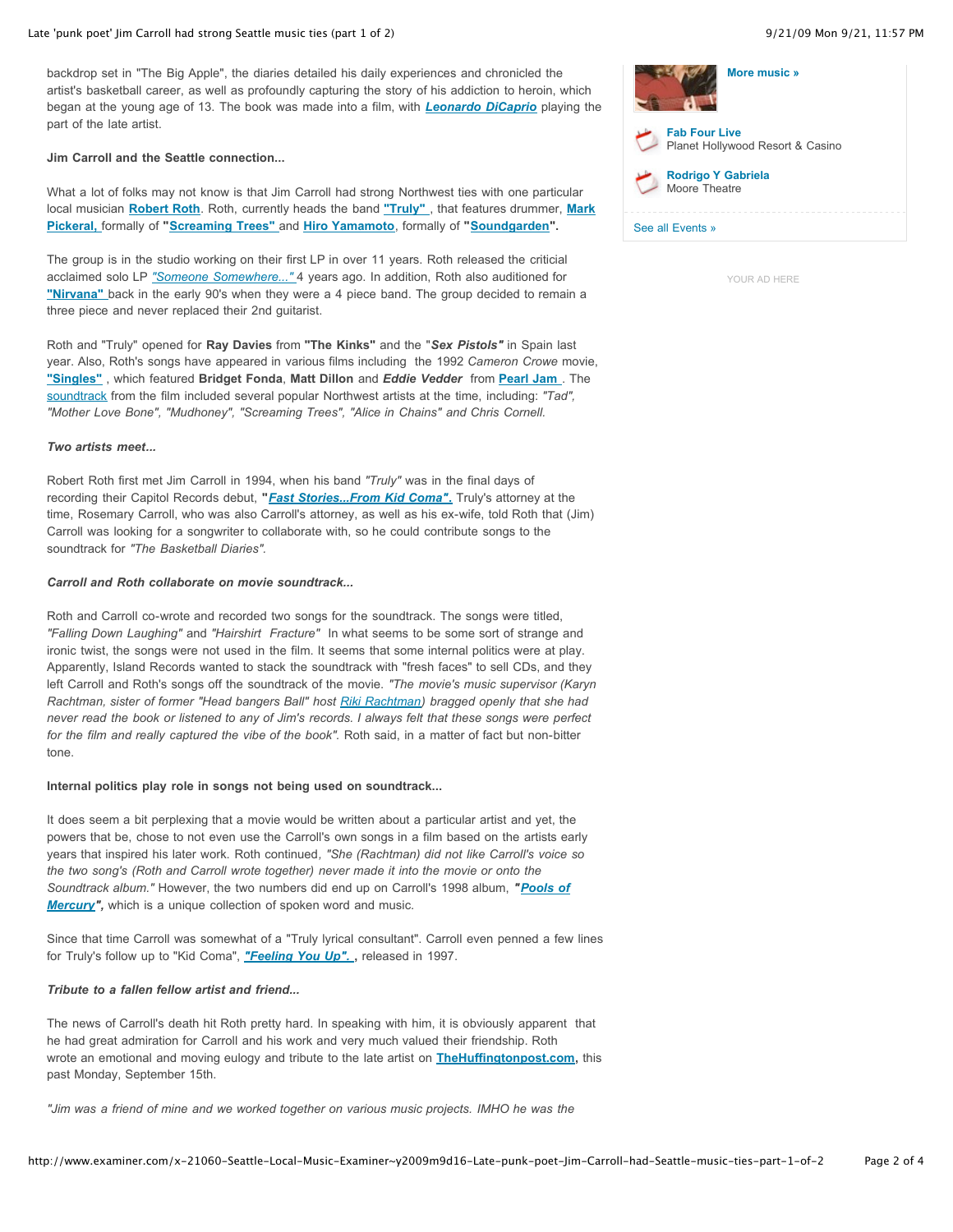*best, pure poet/writer in the last 100 years. Please find his most recent collection of poems 'Void of Course' (1997). He wrote Basketball diaries when he was a kid and he got better and better with age. He read then and we played to a 1500 people at a sold out Seattle Opera House in Sept. 2000. I feel so privileged to have known him and worked with him.*

*He had lightening quick wit and would tell story after story. Anyone who has been lucky enough to speak with him will tell you same. Just having a meal together was like getting a free reading. The observations, humor and the connecting of cultural dots flowed endlessly out of him. I seriously doubt that the novels he was working on were a gag, as one poster, who met Jim a couple times theorizes. I heard many of the details about both books over the years.*

*A lot of 'Basketball Diaries' was written in the early to mid-sixties, yet wasn't published until the late seventies. Some things that are worthwhile take time. Anyway, he was and is very much loved appreciated. He inspired many to write and even many more to laugh at life's cruel ironies, peculiar beauty and this worlds "Wicked Gravity". We love and miss you man... "more than all the others... this one is for you my brother!"*

*On Sunday, September 20th, Part 2 will Roth's interview of Carroll that was featured in the now defunct "The Rocket" magazine. The interview is currently featured on Carroll's web site Catholicboy.com***.**

In addition we will delve into the collaborative process between the two artists, as well *as highlight the sold out shows that Roth and Carroll performed together at The Crocodile Cafe and Seattle Opera House in 1998 and 2000.*

*Additional links:*

*LA Times: Jim Carroll dies at 60; poet and punk rocker wrote about travails in 'The Basketball Diaries'*

*CNN: 'Basketball Diaries' author Jim Carroll dies at 60*

*Rolling Stone: "Basketball Diaries" Author, Punk Icon Jim Carroll Dead at 60*

*Come follow on TWITTER or... Join on FACEBOOK*

**More About:** Interviews **!** Rock **!** Local Talent **!** Nirvana